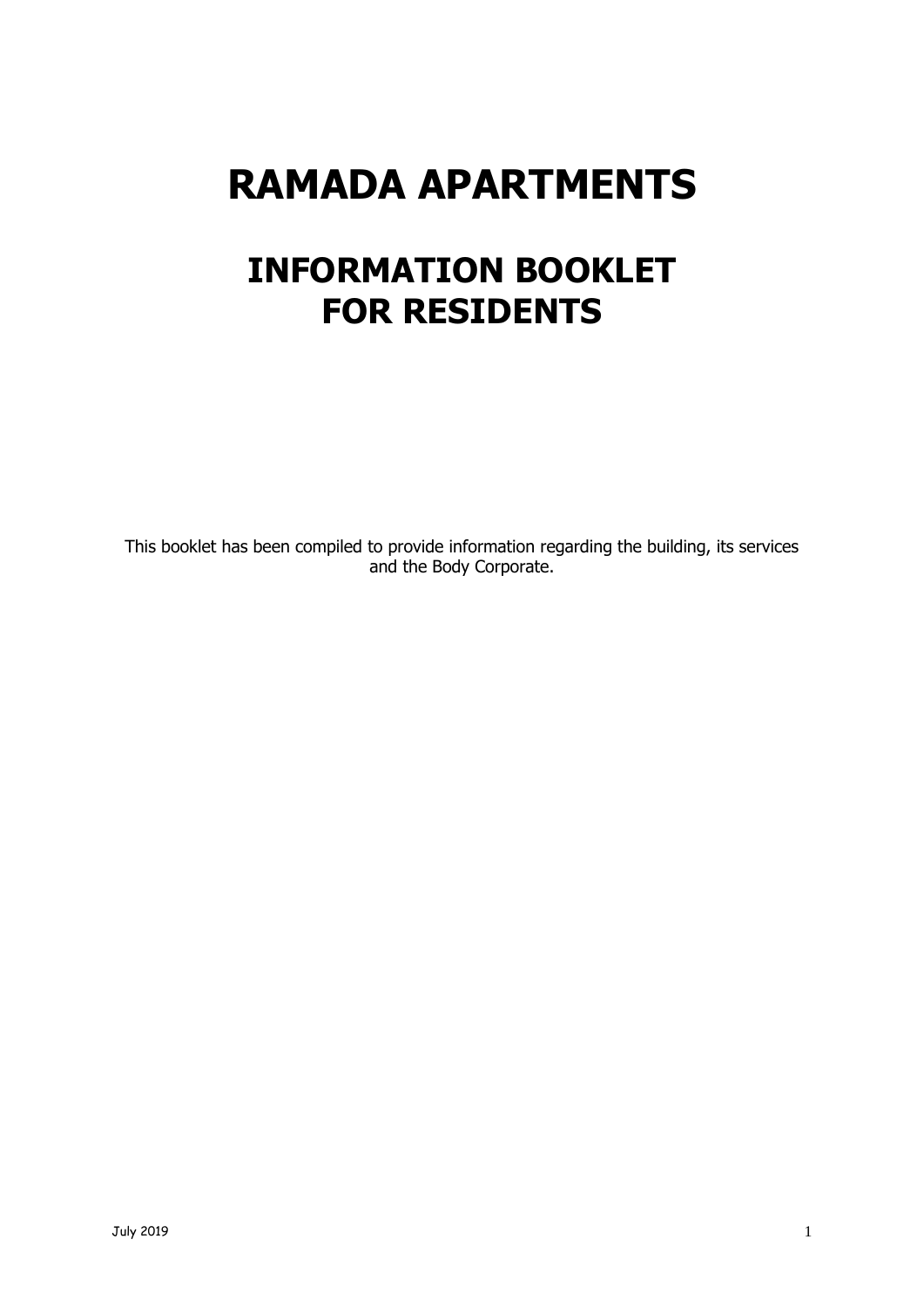## **Welcome to \_\_\_\_\_\_\_\_**

Welcome to your apartment whether you are a short or long term resident.

Please enjoy your apartment and be considerate to those around you. **The Body Corporate**

| <b>Key Contacts:</b> |  |
|----------------------|--|
|----------------------|--|

**Building Manager:** Ph?

Moh ? E mail: ?

**Body Corporate Manager**: Strictly Body Corporate Limited P O Box 106 545, Auckland City AUCKLAND 1143 T: 09 368 5023, F: 09 638 5177, M: 0274 061987, E: [darrenv@sbcltd.co.nz](mailto:darrenv@sbcltd.co.nz)

## **Getting started**

#### **1. Keys**

There are two keys you need for the building. The plastic disc unlocks the main front doors. The metal key is for your apartment. **These metal keys are on a security system and cannot be copied without permission.** Contact the Building Manager if you require additional keys or if you lock yourself out! The Building Manager must have access to your apartment in case of emergency (such as fire or flood), thus altering the security system (by fitting additional locks for example) is strongly discouraged and a key or PIN lock must be given to the building manager. Note that throughout the year, access will also be required as part of the conditions for the BWOF and insurance purposes such as fire sprinkler checks. You will be notified in advance of these times.

Additional key tags and metal keys are available from the Building Manager, there will be a charge for these of \$50.00.

#### **2. Moving in**

To protect the lift interior, there are covers that must be fitted before moving furniture. Please contact the Building Manager for assistance. If the front doors are propped open to facilitate moving goods in and out, someone must be in attendance at all times to avoid the security of the building being compromised. Additionally you must book a time as during peak traffic times (such as during the week) you will be unable to use the lifts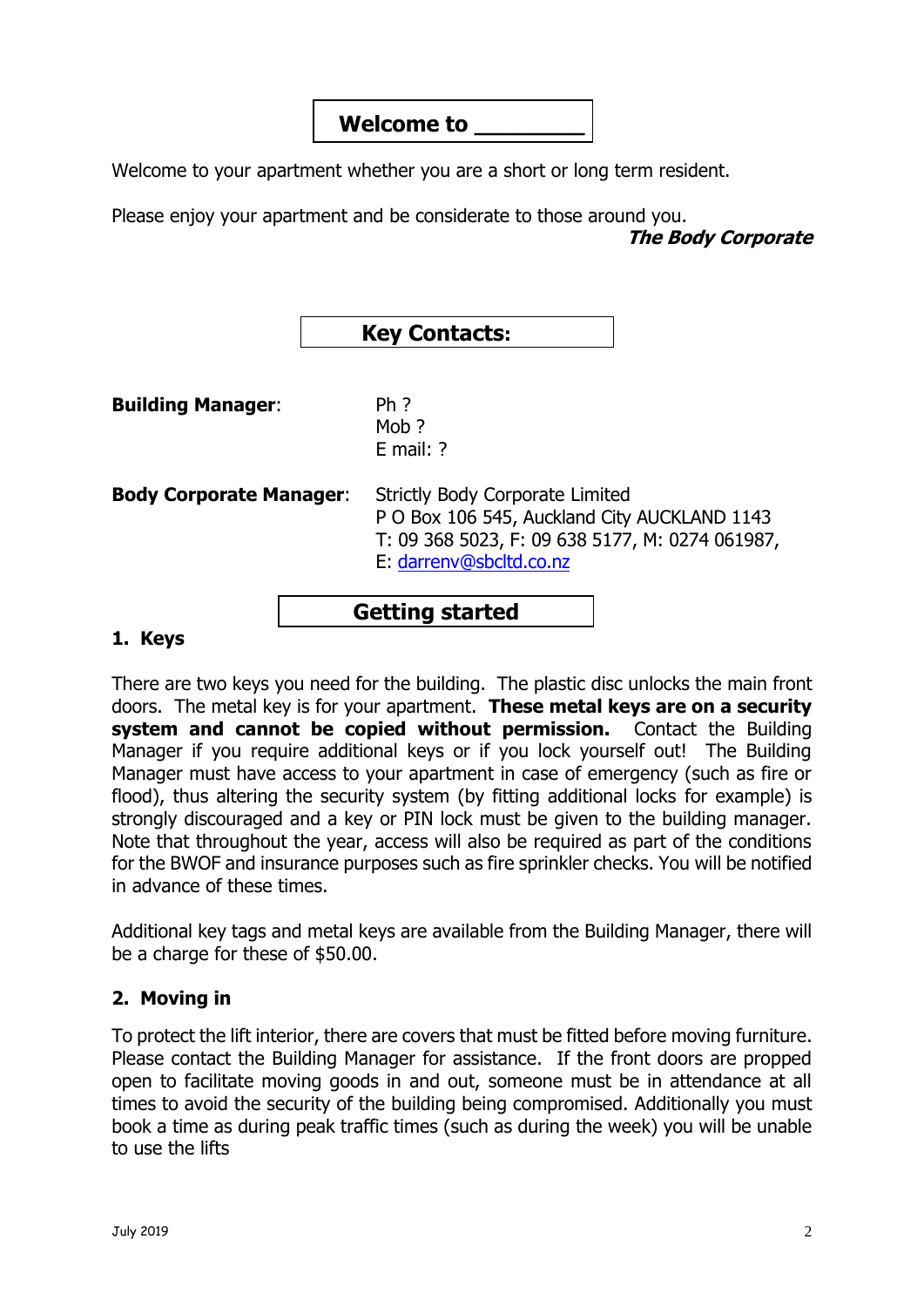#### **3. Gas, Water and Electricity**

The building has centrally supplied gas and water although these utilities are on check meters to enable actual consumption to be recharged to you.

The building provides power for common areas such as foyer & hallway lighting and the lifts.

Each apartment will require and individual connection via an external provider. You should contact your preferred supplier, such as Mercury Energy, Contact Energy, Meridian or Empower to have electricity connected and the account changed to your name. The Building Manager will have the ICP addresses.

#### **Please do not waste gas and water.**

#### **4. Air conditioning**

Each apartment has a heat pump system installed that will require annual maintenance of the filters which will be co ordinated by the Building Managers and Body Corporate Manager. Access will be required to your apartment at that time.

#### **5. If you are a tenant**

Any problems should first be referred to your landlord or your landlord's agent. You are obliged to abide by the Body Corporate rules and are responsible for your guests. A synopsis of these is attached but most of them are about common sense and courtesy to fellow neighbours.

The Building Manager will give you a form to complete, providing your contact details for emergencies or building maintenance requirements. On signing this form you are agreeing to abide by the Body Corporate Rules as set out in the attached synopsis. This is a requirement of everyone residing at (Building name).

## **Operational matters**

#### **1. The Body Corporate**

The building is a Body Corporate pursuant to the provisions in the Unit Titles Act 2010. This entity manages the common property and services on behalf of the owners who collectively comprise the Body Corporate. It contracts with the Body Corporate Manager and the Building Manager and enters into agreements to purchase common goods and services such as power, insurance etc and maintains the common areas of the building. It funds its obligations by levying owners in quarterly instalments. As provided in the Act, a Committee of owners elected at the Annual General Meeting manages the Body Corporate between general meetings.

The Body Corporate rules are embodied within the Unit Titles Act 2010. They set out the powers and duties of the Body Corporate and govern the conduct of owners, occupiers and their guests.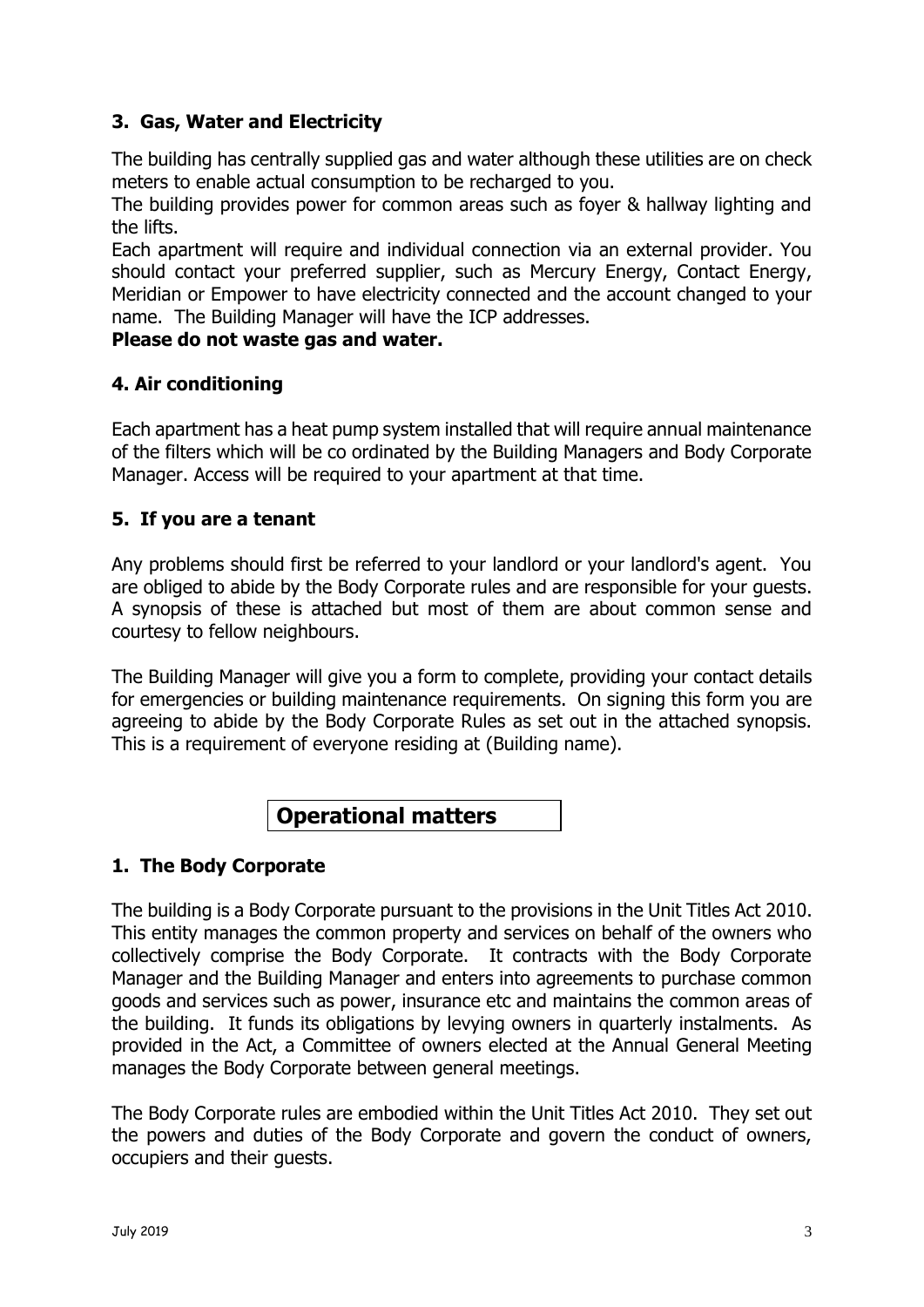### **2. Bicycles**

Bicycles must be stored in the designated space. NOTE: No items are to be stored in the stairwells or blocking any common area exits.

#### **3. Mail**

Standard mail is delivered and sorted into individual boxes on Tuesday, Thursday and Saturday by a New Zealand Post "postie". Priority mail is delivered daily.

#### **4. Couriers**

Please arrange delivery of courier parcels independently as there are no provisions for delivery to the building.

Hotel receptions are NOT to be used as delivery points.

#### **5. Noise**

This is the source of the most conflict between neighbours! Please be considerate of the people living below you; there is noise transference from floor to floor. When you jump on your floor, it sounds like you are coming through the ceiling to your neighbour below! If you are having a party, it is a courtesy to advise your neighbours, especially those living below you. Also please be aware that when balcony doors are open, whilst you cannot see your neighbours, they are not far away. That loud stereo is only metres from their bedroom! (Note: this applies to anytime night or day and any noise complaints reported to the Building Manager will be followed up on. Noise Control will be contacted)

#### **6. Parking**

Apartments have designated parking. Please park only in your space(s). There is no visitor parking. Cars parked in non-designated spaces will be towed at the owners expense

#### **7. Pets**

You are not allowed pets in the building. Unless a certified guide, hearing or assistance dog.

#### **8. Gym room**

The gym is provided for the enjoyment of our residents only. Non-residents will be asked to leave

No children under the age of 12 are permitted. Those between the ages of 12 and 18 must be supervised by an adult. No glass or food is allowed in this area.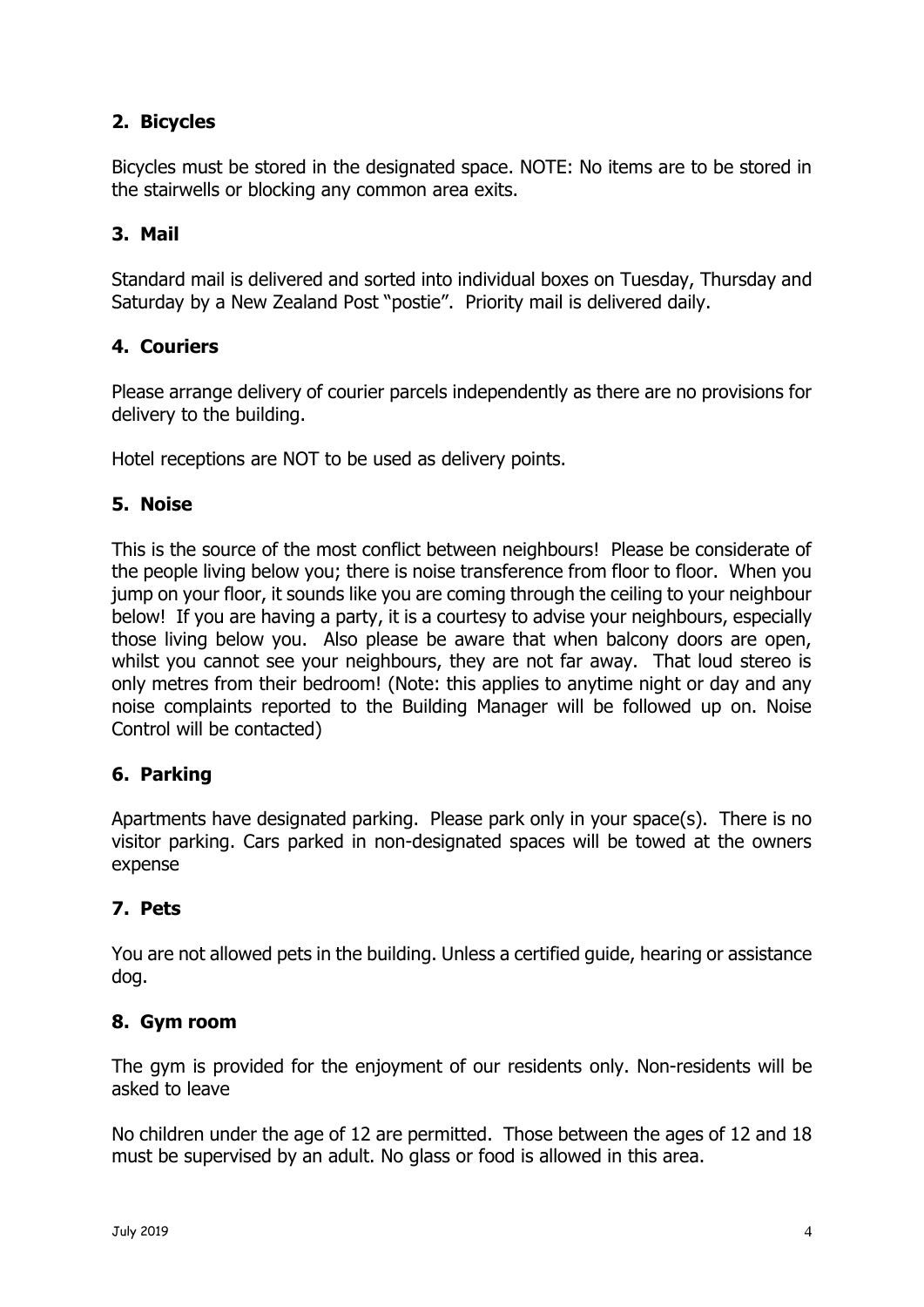#### **9. Rubbish and recycling**

There are bins in the garage for rubbish. There are marked bins for recyclables, cardboard and other household rubbish. Please use the correct bin.

Please break down all cardboard boxes, including packing cases. The bins are collected regularly by a contractor. Non household items such as furniture or electronics are not permitted and fees will apply for non-compliance

#### **10. Security**

CCTV operates in common areas around the building. Please be aware of building security; it is one of the bonuses enjoyed by people living in apartments. Do not let anyone you do not know into the building, either by buzzing them in or by letting them follow you or your car into the building.

#### **11. Smoking**

Smoking is not permitted in the public areas. This includes the lift, the lobby and the front porch immediately outside the front door. Please be considerate of your neighbours when smoking on the balcony – smoke may be drifting into their apartment

#### **12. Tradespeople**

You are responsible for engaging your own tradespeople, such as plumbers, electricians etc. Please be aware that they are only allowed to work in the building from 8.00 am - 5.00 pm Monday to Friday. No work may take place at the weekend or on a public holiday without permission from the Body Corporate committee.

#### **13. Window treatments**

Please note that the Body Corporate reserves the right to approve the backing of any curtains, blinds or other window treatments that are visible from outside the building. The aim of this is to present a uniform appearance to the building. Note also that you are not permitted to hang clothing or other articles on the windows, balconies or outside of the building.

#### **14. Window cleaning**

The Body Corporate provides for exterior window cleaning once a year. This is done by a window cleaner abseiling down the building and you will be advised to lock windows at this time. This is for the exterior windows and not balcony ranchslider windows which are the responsibility of the occupier. Residents will be notified in advance.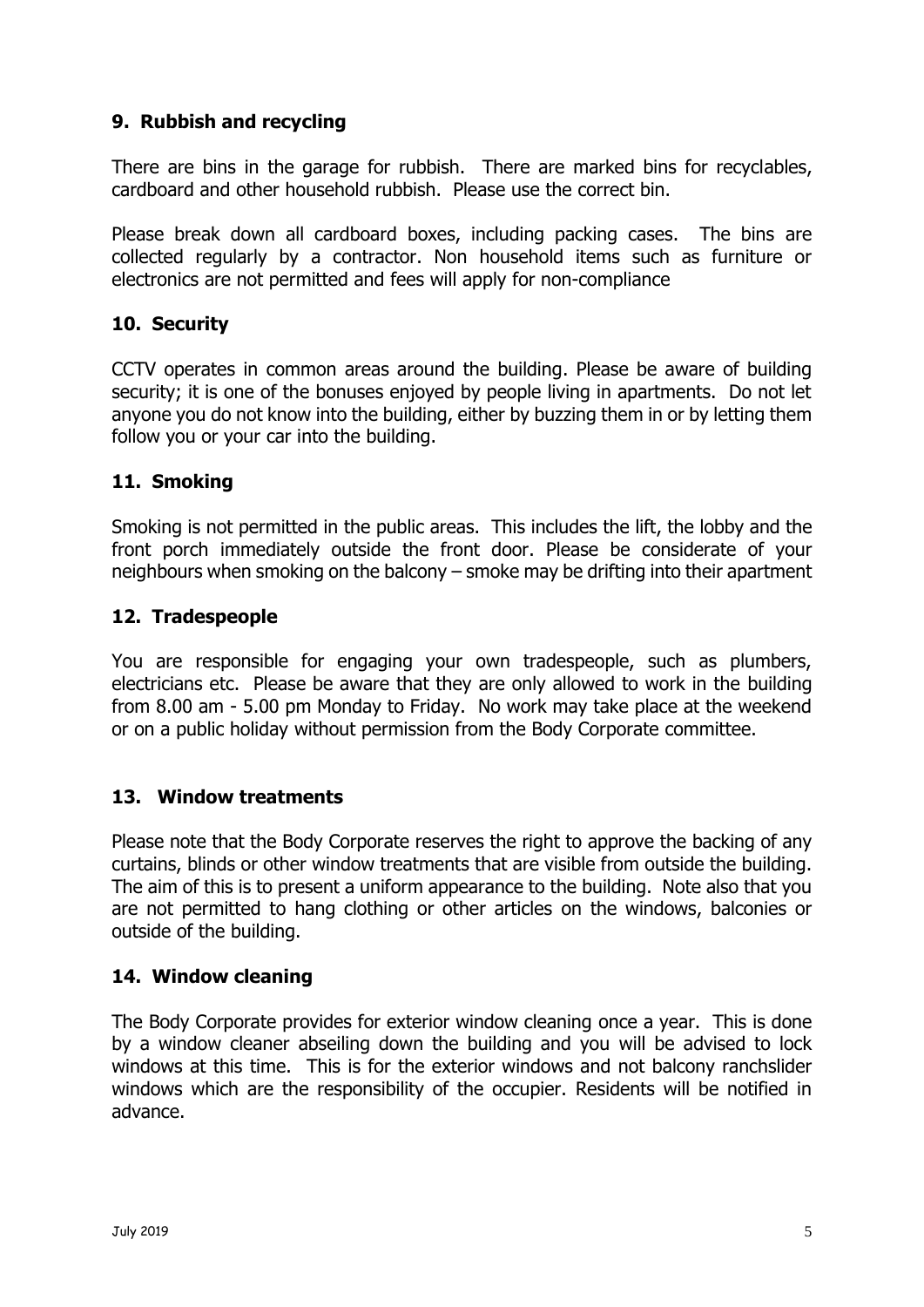## **Emergency Procedures**

There are fire alarms on each floor. Please familiarise yourself of where they are. The emergency number for fire, police and ambulance in New Zealand is 111. Non emergency is 105

In the event of a fire alarm, turn off all appliances then evacuate the building as quickly as possible via the stairwell. Do not use the lift. Assemble outside on the street until the all clear is given. Do not take any belongings with you.

## **Flooding**

There is always the possibility of flooding in the building, from burst pipes or overflowing washing machines, baths or dishwashers. Please be aware that the drains in the floors do not prevent water from seeping into the apartment(s) below you. The owners / occupiers of the apartments which cause water damage may be liable for the damage, so please be careful to avoid water spillage wherever possible.

If water is coming into your apartment, try and contact the people in the apartment above you. Failing this, contact the Building Manager.

#### **Insurance**

The Body Corporate is responsible for the "building" and the "common contents", e.g. entry and hall carpets, gymnasium equipment etc and has arranged insurance cover for these.

If you are an occupier, or the owner of an investment unit, it is your responsibility to arrange your own contents, liability, loss of rent or other covers that are appropriate to your circumstances.

In general terms, the Body Corporate covers are "Accidental physical loss or damage, replacement value policies" in the name of the Body Corporate, the unit proprietors, and where applicable, mortgagees or other parties with a financial interest.

In the event of a claim a policy excess will be applied. Higher excesses apply for tenanted units.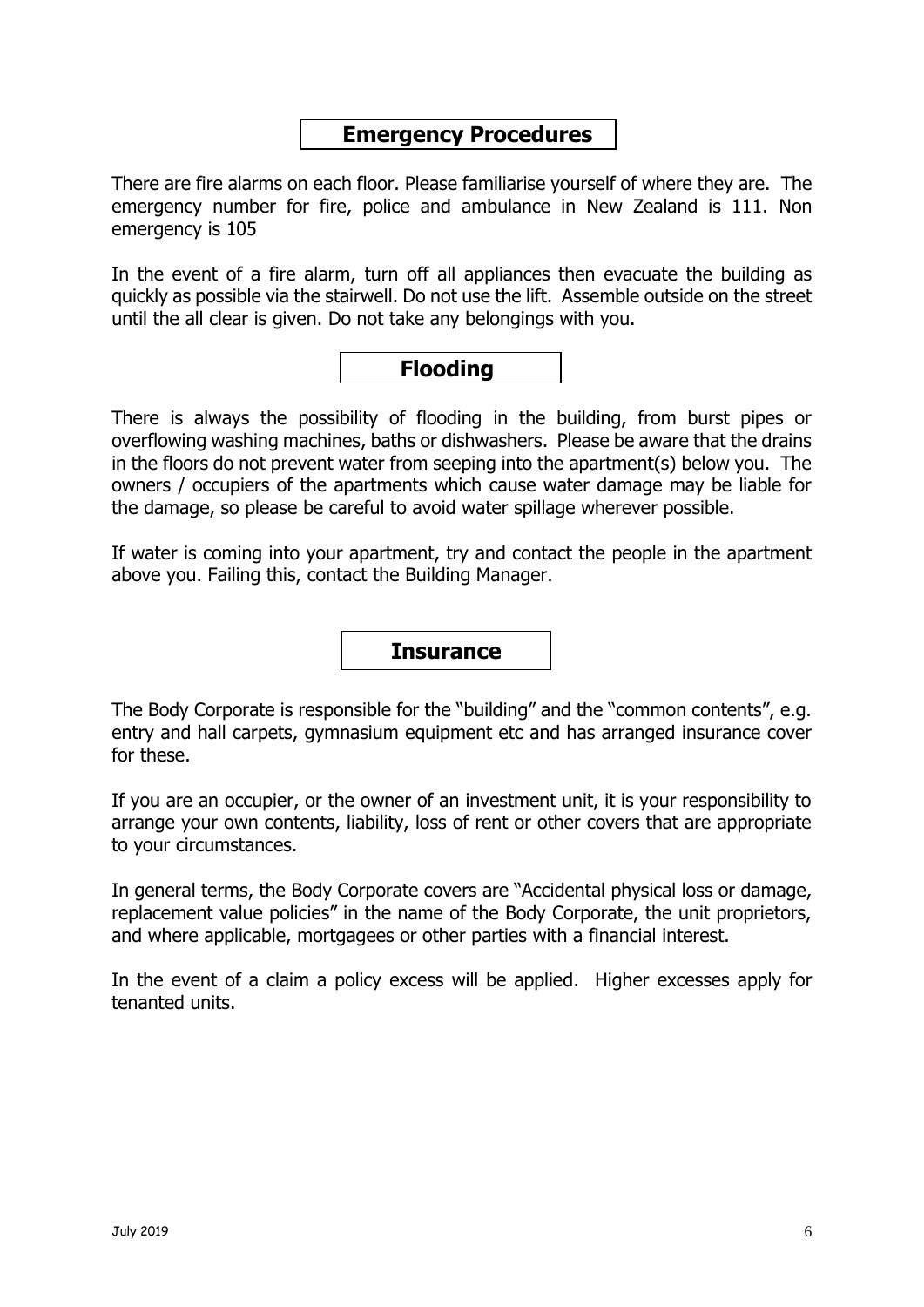## **Synopsis of the Body Corporate Rules**

**All residents are required to comply with the Body Corporate Rules** and compliance is an essential term of any tenancy agreement. A full copy of the rules may be obtained from the Landlord or the Body Corporate Manager.

Set out below are the most salient obligations:

#### **In accordance with the Body Corporate Rules, the Resident shall:**

- 1. Not fail to observe the Body Corporate Rules or procure observance by guests and invitees;
- 2. Not use the unit or permit the unit to be used for any purpose that may be illegal or injurious to the reputation of the building (Random Drug Dog detection visits may be undertaken in the common areas) ;
- 3. Not make undue noise in or about any unit or the common property or in any way infringe upon the right of every resident to the quiet enjoyment of their unit;
- 4. Not host any social gathering or play any musical instrument, television, radio, stereo or any other electronic device at excessive volume so as to interfere with, or cause annoyance to other occupiers of units at any time of the day or night;
- 5. Not conduct any 'Open Home' or auction at the building when attempting to sell or lease a unit without prior permission;
- 6. Not keep any animal.
- 7. Not deposit any rubbish or surplus possessions or in any other way use the common property, including but not limited to pathways, lifts, drives, entranceways, corridors and stairways in such manner as to obstruct the use and enjoyment of it by other residents and their invitees;
- 8. Not affix or display on any part of the outside of any unit any sign, notice or other object which may be visible from the street or the common property or in any way alter the external appearance of the building or unit without the prior consent of the Body Corporate;
- 9. Not make additions or structural alterations to the unit or an accessory or in any way alter the elevation or external appearance or decoration without the consent of the Body Corporate.
- 10. Not allow any tradesman to carry out work in the building outside the hours of 8.00 am to 5.00 pm Monday to Friday (including public holidays) without the prior consent of the Body Corporate;
- 11. Not allow any form of clothing, bedding or other articles to be hung from windows, balconies or on the outside of the unit;
- 12. Not hang any window treatment other than curtains or blinds of a type approved by the committee;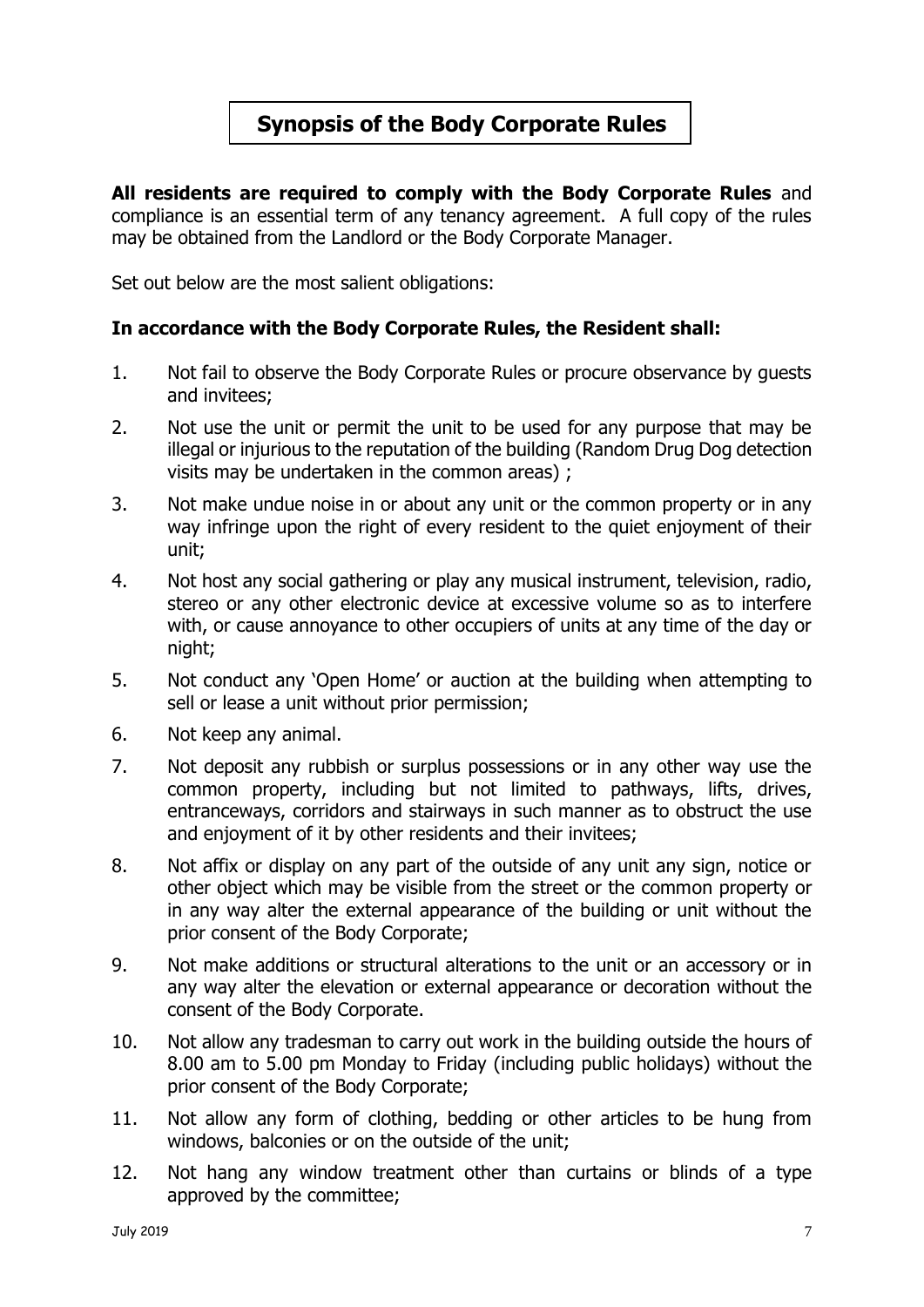- 13. Not smoke or permit invitees to smoke in any common area;
- 14. Not erect or fix any TV aerial, antenna or any other form of transmission sending or receiving device on the exterior of any unit or the building without first obtaining the written permission of the Body Corporate;
- 15. Not waste power, water or gas;
- 16. Not leave the unit or common entranceways inadequately secured at any time or give any access control key, card or device to another person without the permission of the landlord if you are a tenant;
- 17. Not allow any unit to fall into a state of disrepair, neglect, become unsanitary or infested by vermin or insects;
- 18. Not dispose of household rubbish and other waste in any way other than in properly secured and sealed rubbish bags deposited in the rubbish area in the basement carpark as designated from time to time by the Building Manager or Committee;
- 19. Not throw or allow to fall any rubbish, refuse, cigarette litter, dust from the beating of any mat or carpet, liquid or other substances in the lifts, out of the windows or doors, down any staircase, from balconies or from the roof of the building;
- 20. Not fail to immediately replace any broken glazing with glass of the same or better quality, the full cost of which is the responsibility of the unit owner;
- 21. Not fail to advise the landlord or Building Manager of any blockage of pipes or inappropriately deposit any matter in any pipe or misuse the building plumbing in any way whatsoever;
- 22. Not bring any dangerous substance to the building, create a fire hazard or do anything which may prejudice the terms of any policy of insurance held by the Body Corporate;
- 23. Not move possessions into or out of the building upon commencement or termination of the tenancy without advising the Building Manager in advance so that the necessary protective screens can be installed in the lift;
- 24. Not use the lift in any unsafe manner by loading it with items that are too heavy, by jumping in the lift car or by stopping the proper function of the lift doors;
- 25. Not fail to observe all necessary and proper emergency evacuation procedures and generally co-operate with the Body Corporate in performing fire drills and any other such procedures;
- 26. Not park, or permit others to park motor vehicles in any place other than the car parking space(s) designated for the unit.